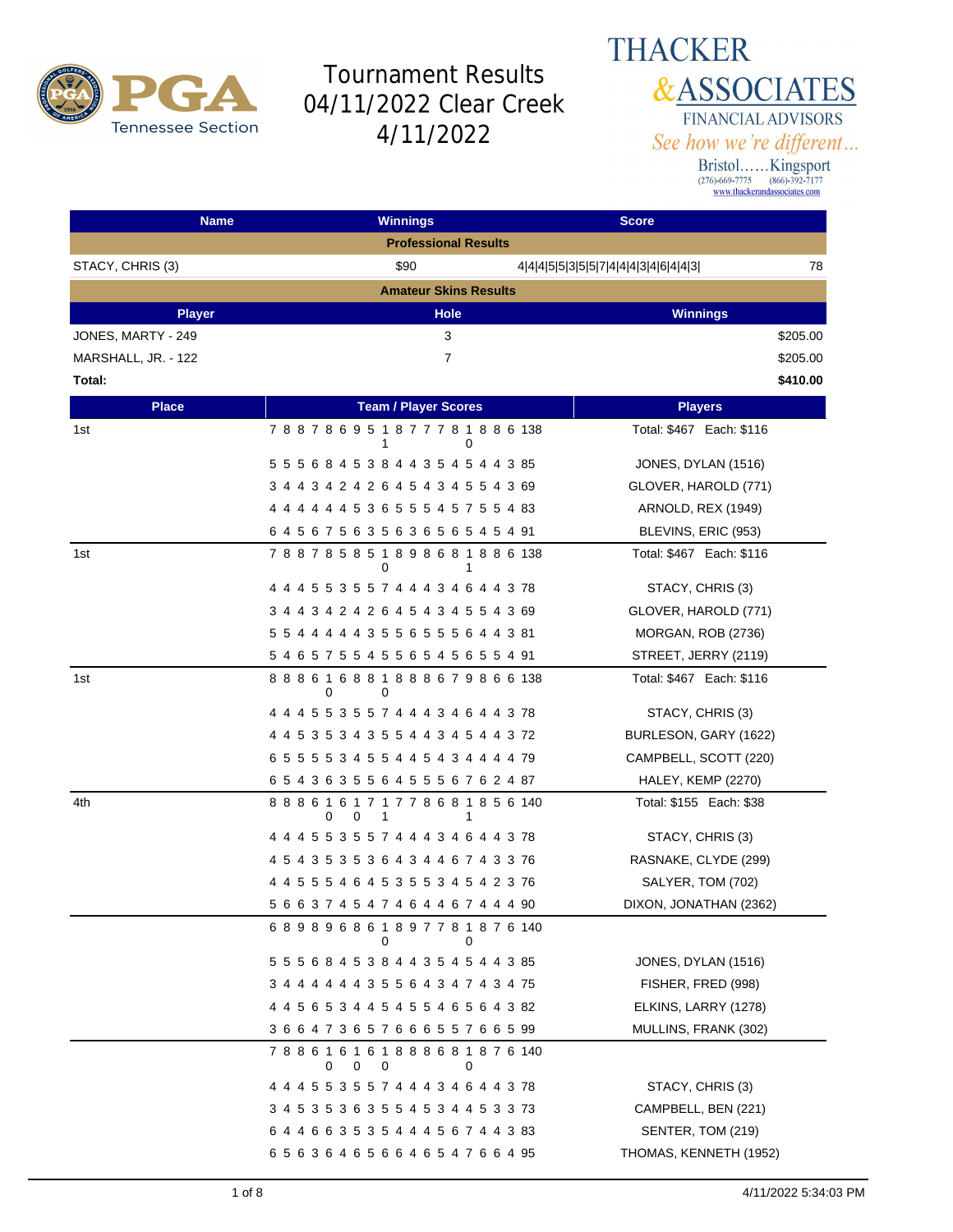

**THACKER &ASSOCIATES** FINANCIAL ADVISORS See how we're different...

| <b>Place</b> | <b>Team / Player Scores</b>                                       | <b>Players</b>             |
|--------------|-------------------------------------------------------------------|----------------------------|
|              | 988896869978681876140<br>0                                        |                            |
|              | 4 4 4 5 5 3 5 5 7 4 4 4 3 4 6 4 4 3 78                            | STACY, CHRIS (3)           |
|              | 6 5 4 4 5 3 3 3 5 5 4 4 3 5 5 4 3 3 74                            | MARSHALL, JR. (122)        |
|              | 6 4 4 4 4 4 6 3 5 5 3 4 4 4 5 5 4 5 79                            | OLIVER, DAVID (1857)       |
|              | 5 6 6 4 7 5 6 3 4 6 4 4 5 4 7 6 6 4 92                            | PARKS, STEVEN (2602)       |
|              | 6 8 9 6 1 6 1 6 1 7 8 9 6 8 9 7 7 6 141<br>0<br>$\mathbf{1}$<br>2 |                            |
|              | 4 4 4 5 5 3 5 5 7 4 4 4 3 4 6 4 4 3 78                            | STACY, CHRIS (3)           |
|              | 3 4 5 3 5 3 6 3 5 5 4 5 3 4 4 5 3 3 73                            | CAMPBELL, BEN (221)        |
|              | 3 5 5 3 6 4 6 4 7 3 6 6 5 5 5 3 6 4 86                            | CARTWRIGHT, BRIAN (435)    |
|              | 6 6 6 4 5 5 6 3 7 6 6 6 5 6 7 6 6 5 101                           | VINCILL, JIM (843)         |
|              | 7 7 8 8 9 6 9 7 1 8 8 8 6 8 1 8 8 6 141<br>0<br>0                 |                            |
|              | 4 4 4 5 5 3 5 5 7 4 4 4 3 4 6 4 4 3 78                            | STACY, CHRIS (3)           |
|              | 3 3 4 4 4 3 4 3 5 4 5 4 4 4 5 4 4 3 70                            | HENDRIX, ALAN (516)        |
|              | 5 4 4 5 6 3 5 4 5 5 4 5 3 6 6 5 6 4 85                            | JONES, ROBBIE (2276)       |
|              | 5 4 5 4 7 4 5 4 5 5 6 4 4 6 5 6 6 4 89                            | <b>BERRY, JEFF (1603)</b>  |
|              | 7 7 8 7 9 6 9 7 1 8 9 8 7 8 1 8 8 5 142<br>0                      |                            |
|              | 4 4 4 5 5 3 5 5 7 4 4 4 3 4 6 4 4 3 78                            | STACY, CHRIS (3)           |
|              | 3 3 4 4 4 3 4 3 5 4 5 4 4 4 5 4 4 3 70                            | HENDRIX, ALAN (516)        |
|              | 5 4 5 5 5 4 5 5 5 5 5 6 5 5 6 4 4 2 85                            | ORREN, DEAN (1002)         |
|              | 5 6 4 3 5 3 6 4 7 4 5 4 4 4 7 4 4 5 84                            | GILES, FOREST (9835)       |
|              | 988716861988699876142<br>0<br>0                                   |                            |
|              | 4 4 4 5 5 3 5 5 7 4 4 4 3 4 6 4 4 3 78                            | STACY, CHRIS (3)           |
|              | 6 5 4 4 5 3 3 3 5 5 4 4 3 5 5 4 3 3 74                            | MARSHALL, JR. (122)        |
|              | 5 4 5 3 5 4 5 3 5 5 5 5 4 5 4 4 4 3 78                            | JONES, SCOTT (129)         |
|              | 5 5 4 6 6 3 6 5 7 5 5 5 5 6 7 6 6 3 95                            | BROOKS, ALLEN (10)         |
|              | 8 8 8 7 9 6 1 6 1 8 8 8 6 8 1 8 8 5 142<br>0<br>1<br>0            |                            |
|              |                                                                   | STACY, CHRIS (3)           |
|              | 4 5 5 3 4 4 5 3 5 4 4 4 3 5 5 5 4 4 76                            | KETRON, DAVID (2741)       |
|              | 4 4 4 4 5 3 5 4 6 4 5 4 4 4 5 4 5 4 78                            | PEEPLES, BOB (2273)        |
|              | 5 5 6 4 6 3 6 3 6 4 4 4 5 5 5 4 5 2 82                            | FRANKLIN, SCOTT (1527)     |
|              | 789897961887781876142<br>0<br>0                                   |                            |
|              | 5 5 5 6 8 4 5 3 8 4 4 3 5 4 5 4 4 3 85                            | JONES, DYLAN (1516)        |
|              | 3 4 4 4 4 4 4 3 5 5 6 4 3 4 7 4 3 4 75                            | FISHER, FRED (998)         |
|              |                                                                   | TIPTON, RICK (1657)        |
|              | 64646665564446765595                                              | <b>SUMNER, JOHN (1855)</b> |
|              | 9 8 9 8 1 6 9 6 1 8 7 6 7 8 1 7 8 5 142<br>0<br>0                 |                            |
|              | 5 5 5 6 8 4 5 3 8 4 4 3 5 4 5 4 4 3 85                            | JONES, DYLAN (1516)        |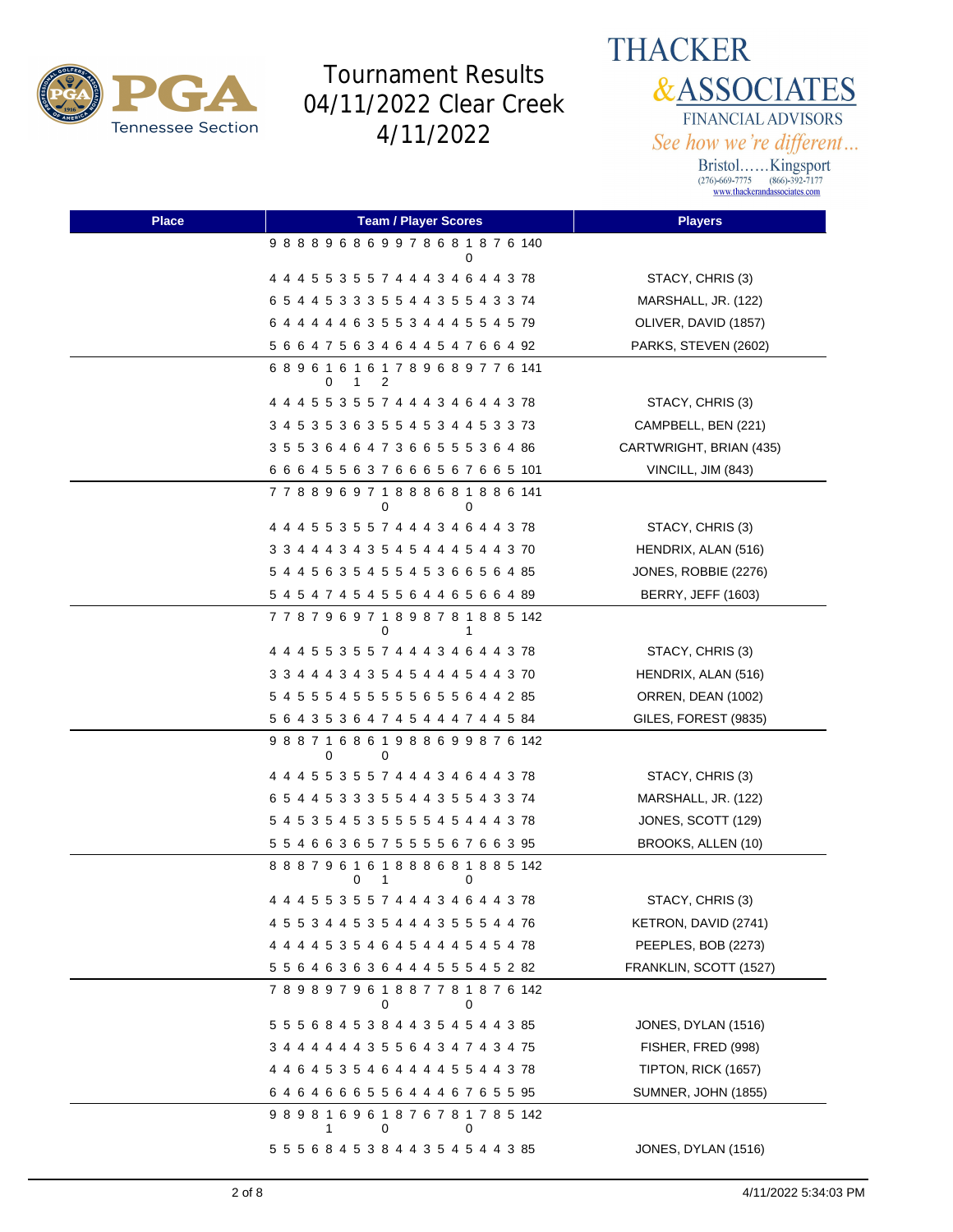



| <b>Place</b> | <b>Team / Player Scores</b>               | <b>Players</b>             |
|--------------|-------------------------------------------|----------------------------|
|              | 4 4 4 5 5 3 5 3 5 4 3 3 4 5 5 4 4 4 74    | WILSON, STEVE (2354)       |
|              | 5 5 5 6 7 3 4 3 5 4 4 5 5 6 5 3 5 3 83    | SMITH, BOB (863)           |
|              | 6 4 6 3 6 5 5 3 6 5 4 4 3 4 6 5 5 2 82    | REED, HARVEY (2044)        |
|              | 879916151876881876142<br>0<br>0<br>0<br>0 |                            |
|              | 5 5 5 6 8 4 5 3 8 4 4 3 5 4 5 4 4 3 85    | JONES, DYLAN (1516)        |
|              | 4 4 4 5 5 3 5 3 5 4 3 3 4 5 5 4 4 4 74    | WILSON, STEVE (2354)       |
|              | 5 3 5 5 5 3 6 2 5 4 4 4 4 6 5 5 3 5 79    | SMITH, PAUL (2514)         |
|              | 4 6 5 4 6 4 6 5 7 6 6 6 5 4 7 6 5 3 95    | MACK, SHAUN (2232)         |
|              | 898887861887781886142<br>0<br>0           |                            |
|              | 5 5 5 6 8 4 5 3 8 4 4 3 5 4 5 4 4 3 85    | JONES, DYLAN (1516)        |
|              | 4 5 4 4 4 3 4 4 5 4 4 5 3 4 7 4 4 4 76    | MILLER, RANDY (2234)       |
|              | 5 5 5 4 4 5 4 3 5 5 5 4 5 5 6 4 4 3 81    | VALENTINE, BOB (2734)      |
|              | 4 4 4 5 6 4 5 3 6 5 4 5 4 4 5 4 4 4 80    | CINDRICK, DAVID (2595)     |
|              | 778896961888781876142<br>1                |                            |
|              | 4 4 4 5 5 3 5 5 7 4 4 4 3 4 6 4 4 3 78    | STACY, CHRIS (3)           |
|              | 3 3 4 4 4 3 4 3 5 4 5 4 4 4 5 4 4 3 70    | HENDRIX, ALAN (516)        |
|              | 5 4 6 4 7 3 5 3 6 4 4 5 5 4 6 4 3 5 83    | WEISENBURGER, JACK (132)   |
|              | 6 6 6 6 7 5 6 3 6 6 6 5 5 6 7 6 6 5 103   | MATTHEWS, LINDA (2651)     |
|              | 789817961987789786143<br>0<br>0           |                            |
|              | 5 5 5 6 8 4 5 3 8 4 4 3 5 4 5 4 4 3 85    | JONES, DYLAN (1516)        |
|              | 3 5 5 4 5 4 4 3 4 5 4 4 3 5 4 4 5 5 76    | PALMER, HENRY (1737)       |
|              | 4 4 5 4 5 4 6 3 6 5 5 5 4 6 7 6 6 5 90    | STRICKLER, DAVID (2715)    |
|              | 5 4 4 6 6 3 6 3 7 5 6 5 4 4 6 3 4 3 84    | <b>SKEENS, WALT (2785)</b> |
|              | 681817961887789886143<br>0<br>0<br>0      |                            |
|              | 5 5 5 6 8 4 5 3 8 4 4 3 5 4 5 4 4 3 85    | JONES, DYLAN (1516)        |
|              | 3 5 5 4 5 3 4 3 5 4 4 4 3 4 5 4 4 3 72    | OLINGER, JIM (136)         |
|              | 5 3 5 4 5 4 5 3 6 5 5 5 4 6 7 5 4 4 85    | MCPHERSON, TROY (29)       |
|              | 3 5 6 6 6 4 6 5 5 4 5 5 4 5 4 5 5 4 87    | VINCILL, JERRY (504)       |
|              | 788717871888771885143<br>0<br>1<br>1      |                            |
|              | 4 4 4 5 5 3 5 5 7 4 4 4 3 4 6 4 4 3 78    | STACY, CHRIS (3)           |
|              | 3 4 5 4 5 4 4 3 6 6 4 4 4 4 6 4 4 4 78    | SPEAKS, DAVID (632)        |
|              | 6 6 4 3 6 4 4 4 5 4 5 6 4 3 5 4 6 2 81    | FLETCHER, MIKE (2599)      |
|              | 65666464646556764395                      | CULLATY, JOHN (194)        |
|              | 991816861887679886143<br>0<br>0<br>0      |                            |
|              | 5 5 5 6 8 4 5 3 8 4 4 3 5 4 5 4 4 3 85    | JONES, DYLAN (1516)        |
|              | 4 4 5 3 5 3 4 3 5 5 4 4 3 4 5 4 4 3 72    | BURLESON, GARY (1622)      |
|              | 6 5 5 5 5 3 4 5 5 4 4 5 4 3 4 4 4 4 79    | CAMPBELL, SCOTT (220)      |
|              | 5 5 6 6 6 4 6 4 7 6 6 6 3 6 7 6 5 4 98    | STRICKLER, DAN (313)       |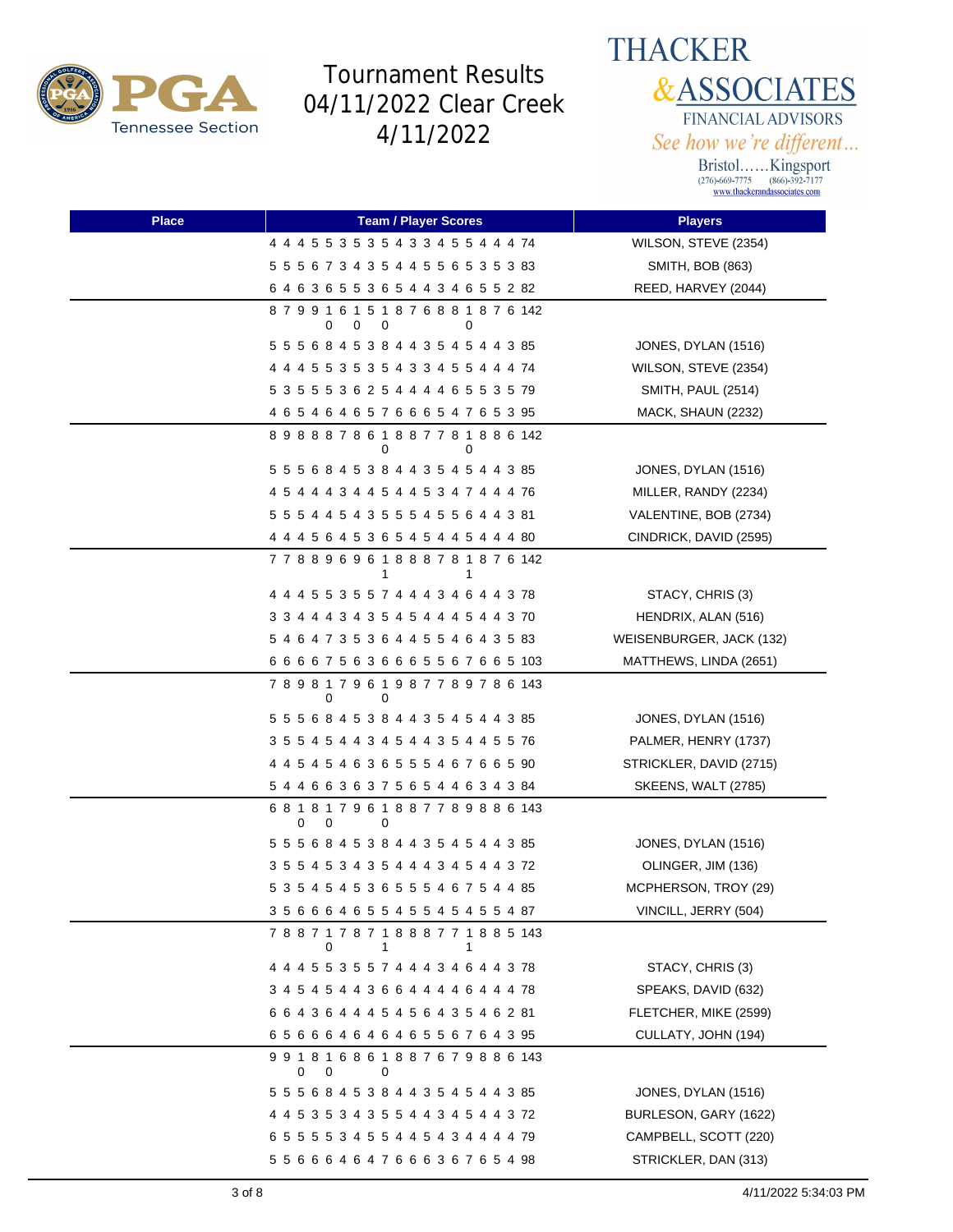

**THACKER &ASSOCIATES** FINANCIAL ADVISORS See how we're different...

| <b>Place</b> | <b>Team / Player Scores</b>                            | <b>Players</b>         |
|--------------|--------------------------------------------------------|------------------------|
|              | 989997869776891886143<br>0                             |                        |
|              | 5 5 5 6 8 4 5 3 8 4 4 3 5 4 5 4 4 3 85                 | JONES, DYLAN (1516)    |
|              | 4 4 4 5 5 3 5 3 5 4 3 3 4 5 5 4 4 4 74                 | WILSON, STEVE (2354)   |
|              | 5 5 5 4 4 5 4 3 5 5 5 4 5 5 6 4 4 3 81                 | VALENTINE, BOB (2734)  |
|              | 6 4 5 5 7 5 4 4 4 3 5 4 4 6 5 5 6 3 85                 | FRAZIER, TED (489)     |
|              | 8 8 8 8 9 6 1 6 1 8 8 8 6 8 9 8 8 5 143<br>2<br>0      |                        |
|              | 4 4 4 5 5 3 5 5 7 4 4 4 3 4 6 4 4 3 78                 | STACY, CHRIS (3)       |
|              | 4 4 5 5 4 4 5 3 5 5 4 5 3 4 4 4 4 3 75                 | HARVEY, JUSTIN (12)    |
|              | 5 4 5 4 6 5 6 3 7 5 6 4 4 4 7 6 6 3 90                 | BLEDSOE, MIKE (2497)   |
|              | 5 5 4 4 5 3 6 4 7 4 4 5 4 6 5 4 5 2 82                 | CARSON, GAYLE (520)    |
|              | 7 8 8 8 1 5 9 6 1 9 8 8 7 7 1 8 6 7 143<br>0<br>1<br>1 |                        |
|              | 4 4 4 5 5 3 5 5 7 4 4 4 3 4 6 4 4 3 78                 | STACY, CHRIS (3)       |
|              | 5 5 4 4 5 2 5 3 5 5 5 5 5 5 3 5 4 4 4 78               | ARCHER, JERRY (2735)   |
|              | 3 5 5 6 6 5 4 5 6 5 4 5 4 6 7 4 2 4 86                 | COLLETTE, NICK (2739)  |
|              | 5 4 6 4 6 4 5 3 7 6 6 4 4 5 7 4 5 4 89                 | HALE, JOEY (1845)      |
|              | 799716961887781886143<br>0<br>0<br>0                   |                        |
|              | 5 5 5 6 8 4 5 3 8 4 4 3 5 4 5 4 4 3 85                 | JONES, DYLAN (1516)    |
|              | 4 4 4 4 5 3 4 3 5 5 4 4 3 4 5 4 4 3 72                 | NIDIFFER, ROGER (3040) |
|              | 6 6 5 4 5 3 5 3 6 4 4 5 5 4 7 4 5 3 84                 | STREET, JOSH (2160)    |
|              | 3 6 5 3 7 3 5 4 5 5 6 5 4 5 7 5 5 3 86                 | HENRY, KENNETH (2028)  |
|              | 7 9 8 7 1 5 8 6 1 8 7 8 7 9 1 8 7 6 143<br>0<br>2<br>1 |                        |
|              | 4 4 4 5 5 3 5 5 7 4 4 4 3 4 6 4 4 3 78                 | STACY, CHRIS (3)       |
|              | 4 5 4 3 5 3 5 3 6 4 3 4 4 6 7 4 3 3 76                 | RASNAKE, CLYDE (299)   |
|              | 3 5 5 4 5 2 4 3 6 4 6 5 4 5 5 5 4 5 80                 | BALL, VERNON (2208)    |
|              | 5 6 6 5 7 4 4 5 7 6 6 6 5 6 7 6 5 5 101                | SCHULTE, TOM (2187)    |
|              | 8 8 8 8 1 6 9 6 1 8 8 8 6 8 1 8 8 6 143<br>0<br>0<br>0 |                        |
|              | 4 4 4 5 5 3 5 5 7 4 4 4 3 4 6 4 4 3 78                 | STACY, CHRIS (3)       |
|              | 4 4 4 4 5 3 4 3 5 5 4 4 3 4 5 4 4 3 72                 | NIDIFFER, ROGER (3040) |
|              | 5 5 5 4 6 4 5 3 5 4 4 4 4 4 5 4 5 3 79                 | KIMBERLIN, DON (518)   |
|              | 5 6 6 5 6 5 5 5 7 6 6 5 5 5 6 5 5 5 98                 | FIELDS, TYLER (2460)   |
|              | 691815861887781886143<br>0<br>0<br>1<br>0              |                        |
|              | 5 5 5 6 8 4 5 3 8 4 4 3 5 4 5 4 4 3 85                 | JONES, DYLAN (1516)    |
|              | 3 5 5 4 5 3 4 3 5 4 4 4 3 4 5 4 4 3 72                 | OLINGER, JIM (136)     |
|              | 3 5 5 4 5 2 4 3 6 4 6 5 4 5 5 5 4 5 80                 | BALL, VERNON (2208)    |
|              | 5 4 5 5 6 4 5 4 7 4 4 4 5 6 7 4 6 4 89                 | SCOTT, RAY (2670)      |
|              | 8 8 8 8 9 6 8 7 1 8 8 8 6 8 1 8 8 6 144<br>0<br>2      |                        |
|              | 4 4 4 5 5 3 5 5 7 4 4 4 3 4 6 4 4 3 78                 | STACY, CHRIS (3)       |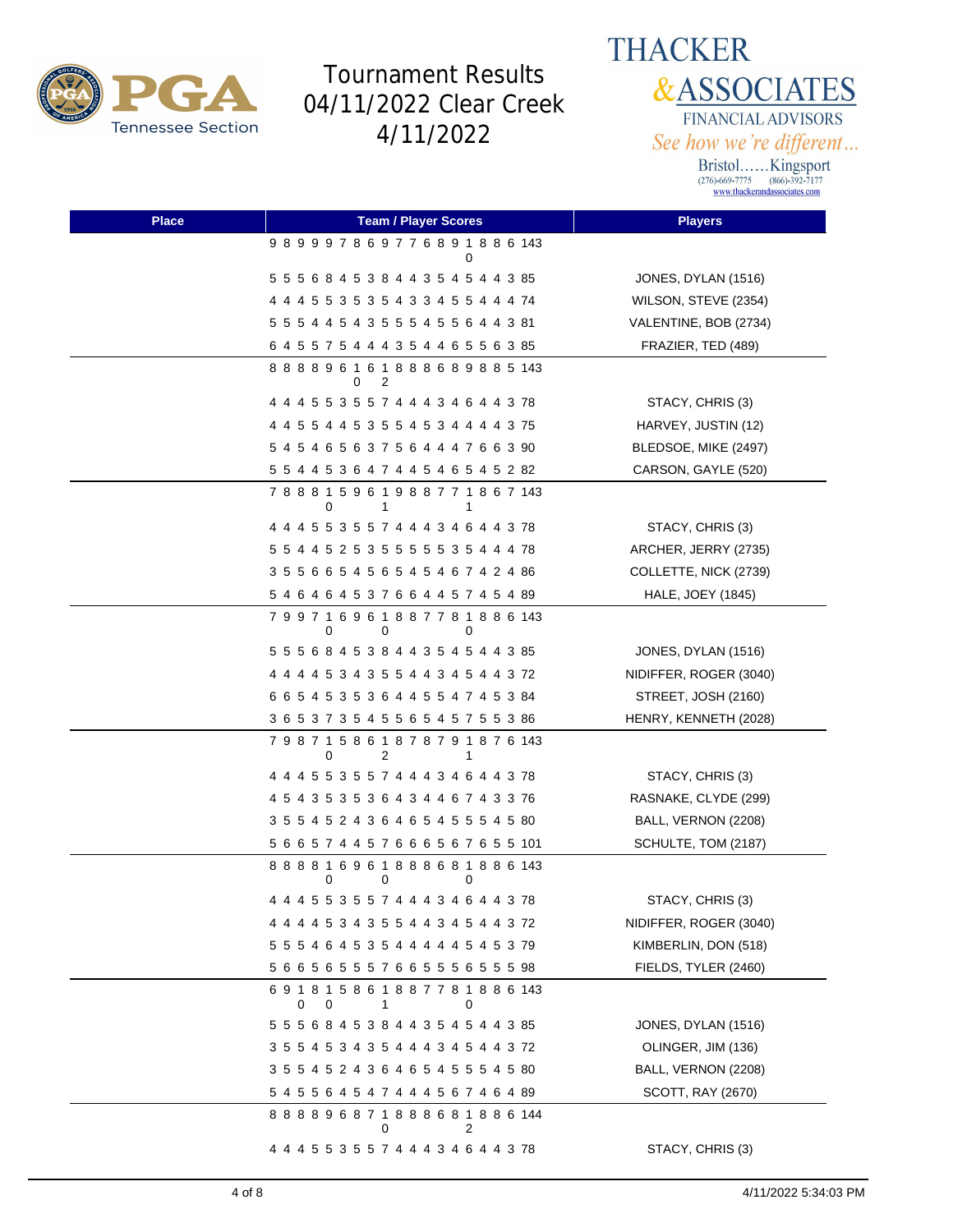



| <b>Place</b> | <b>Team / Player Scores</b>                                 | <b>Players</b>           |
|--------------|-------------------------------------------------------------|--------------------------|
|              | 4 5 4 4 4 3 4 4 5 4 4 5 3 4 7 4 4 4 76                      | MILLER, RANDY (2234)     |
|              | 5 4 6 4 5 4 4 4 6 5 4 4 4 6 7 5 4 3 84                      | MCPEEK, GLEN (1012)      |
|              | 6 6 6 5 7 5 6 3 5 6 4 6 5 5 6 5 6 5 97                      | GALLOWAY, GEORGE (343)   |
|              | 898816861888799876144<br>0<br>1                             |                          |
|              | 4 4 4 5 5 3 5 5 7 4 4 4 3 4 6 4 4 3 78                      | STACY, CHRIS (3)         |
|              | 4 5 4 3 7 4 4 5 6 5 5 4 4 5 6 5 3 4 83                      | ANDERSON, BRETT (2488)   |
|              | 5 5 4 5 6 4 4 3 4 4 4 5 4 5 4 4 4 3 77                      | LIVELY, DAVID (2679)     |
|              | 4 5 6 5 6 3 5 3 6 5 5 6 4 5 5 5 4 3 85                      | JOHNSON, MIKE (574)      |
|              | 871817951887881867144<br>0<br>0<br>0<br>0                   |                          |
|              | 5 5 5 6 8 4 5 3 8 4 4 3 5 4 5 4 4 3 85                      | JONES, DYLAN (1516)      |
|              | 3 4 5 4 5 4 4 3 6 6 4 4 4 4 6 4 4 4 78                      | SPEAKS, DAVID (632)      |
|              | 5 3 5 5 5 3 6 2 5 4 4 4 4 6 5 5 3 5 79                      | SMITH, PAUL (2514)       |
|              | 5 6 6 4 6 4 5 4 5 4 6 6 5 6 6 5 3 5 91                      | ALDRIDGE, NORMAN (1625)  |
|              | 888816961888681886144<br>0<br>1                             |                          |
|              | 4 4 4 5 5 3 5 5 7 4 4 4 3 4 6 4 4 3 78                      | STACY, CHRIS (3)         |
|              | 4 4 4 4 5 3 5 3 7 4 4 4 3 4 5 4 4 5 76                      | PATRICK, MIKE (360)      |
|              | 4 4 6 4 5 4 4 4 5 5 5 4 4 5 5 5 5 3 81                      | <b>MUTTER, BO (1651)</b> |
|              | 6 5 5 5 6 4 6 3 6 4 5 6 4 5 5 5 4 4 88                      | TOLLEY, BILL (1860)      |
|              | 1 9 8 7 1 5 9 6 1 8 9 7 8 6 1 8 8 5 144<br>0<br>1<br>0<br>0 |                          |
|              | 5 5 5 6 8 4 5 3 8 4 4 3 5 4 5 4 4 3 85                      | JONES, DYLAN (1516)      |
|              | 5 5 4 4 5 2 5 3 5 5 5 5 5 5 3 5 4 4 4 78                    | ARCHER, JERRY (2735)     |
|              | 6 6 4 3 6 4 4 4 5 4 5 6 4 3 5 4 6 2 81                      | FLETCHER, MIKE (2599)    |
|              | 5 4 5 5 6 3 6 3 5 5 5 4 4 6 6 5 4 4 85                      | BURCHFIELD, KEVIN (2364) |
|              | 898896951897881876144<br>1<br>0                             |                          |
|              | 5 5 5 6 8 4 5 3 8 4 4 3 5 4 5 4 4 3 85                      | JONES, DYLAN (1516)      |
|              | 3 4 4 3 4 2 4 2 6 4 5 4 3 4 5 5 4 3 69                      | GLOVER, HAROLD (771)     |
|              | 5 6 4 5 5 5 6 4 5 5 6 5 5 4 7 4 3 5 89                      | SHANKS, CHAD (1272)      |
|              | 6 6 5 5 6 5 6 5 7 6 6 4 5 6 7 6 4 4 99                      | KERNS, TOMMY (2622)      |
|              | 688886961998681877144<br>2<br>1                             |                          |
|              | 4 4 4 5 5 3 5 5 7 4 4 4 3 4 6 4 4 3 78                      | STACY, CHRIS (3)         |
|              | 3 4 4 4 4 4 4 3 5 5 6 4 3 4 7 4 3 4 75                      | FISHER, FRED (998)       |
|              | 4 4 4 4 4 4 5 3 6 5 5 5 4 5 7 5 5 4 83                      | ARNOLD, REX (1949)       |
|              | 3 4 5 5 5 3 6 3 7 5 5 6 5 4 6 5 6 5 88                      | MCCUNE, JOE (2722)       |
|              | 888716971888681885144<br>1<br>0<br>1                        |                          |
|              | 4 4 4 5 5 3 5 5 7 4 4 4 3 4 6 4 4 3 78                      | STACY, CHRIS (3)         |
|              | 4 4 4 4 5 3 5 3 7 4 4 4 3 4 5 4 4 5 76                      | PATRICK, MIKE (360)      |
|              | 6 4 5 3 5 5 4 4 5 6 4 6 5 5 7 4 6 2 86                      | GORE, BERT (2428)        |
|              | 6 5 6 5 5 3 6 4 6 6 6 6 5 5 6 6 6 4 96                      | SAULSBURG, JOE (2731)    |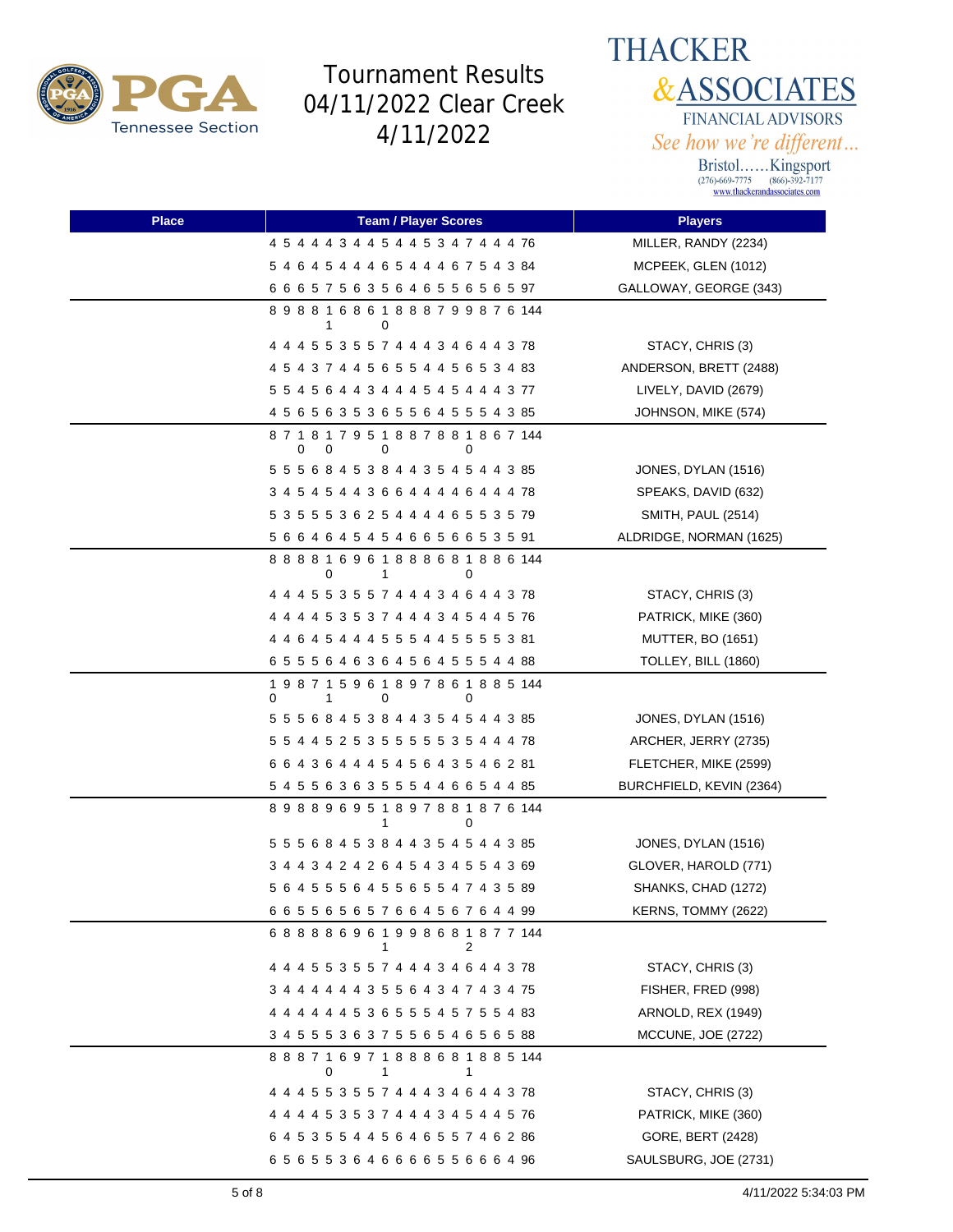

**THACKER &ASSOCIATES** FINANCIAL ADVISORS See how we're different...

| <b>Place</b> | <b>Team / Player Scores</b>                            | <b>Players</b>          |
|--------------|--------------------------------------------------------|-------------------------|
|              | 9 8 8 9 1 5 9 5 1 9 8 9 6 7 1 8 8 7 145<br>0<br>0<br>0 |                         |
|              | 4 4 4 5 5 3 5 5 7 4 4 4 3 4 6 4 4 3 78                 | STACY, CHRIS (3)        |
|              | 5 5 4 4 5 2 5 3 5 5 5 5 5 5 3 5 4 4 4 78               | ARCHER, JERRY (2735)    |
|              | 5 5 5 5 5 4 5 2 5 5 4 5 4 5 5 4 4 4 81                 | SOLOMON, BRIAN (1962)   |
|              | 5 4 6 5 7 3 4 3 7 5 5 5 3 5 5 5 4 4 85                 | WILLIAMS, MYRON (1200)  |
|              | 7 8 8 9 1 7 9 6 9 7 8 8 6 9 9 8 9 8 145<br>0           |                         |
|              | 4 4 4 5 5 3 5 5 7 4 4 4 3 4 6 4 4 3 78                 | STACY, CHRIS (3)        |
|              | 3 5 5 4 5 4 4 3 4 5 4 4 3 5 4 4 5 5 76                 | PALMER, HENRY (1737)    |
|              | 6 4 4 6 7 4 6 4 5 3 5 4 5 5 5 4 5 5 87                 | HUFFINE, JOHN (1856)    |
|              | 64667563654645666596                                   | MCALLISTER, MATT (2030) |
|              | 881198161788689866145<br>00<br>0<br>0                  |                         |
|              | 5 5 5 6 8 4 5 3 8 4 4 3 5 4 5 4 4 3 85                 | JONES, DYLAN (1516)     |
|              | 4 4 5 5 4 4 5 3 5 5 4 5 3 4 4 4 4 3 75                 | HARVEY, JUSTIN (12)     |
|              | 4 4 5 5 5 4 6 4 5 3 5 5 3 4 5 4 2 3 76                 | SALYER, TOM (702)       |
|              | 6 6 6 6 7 4 5 4 7 6 6 6 5 6 7 6 6 5 104                | ANTENUCCI, TOM (2053)   |
|              | 991716961987681876145<br>0<br>0<br>0<br>0              |                         |
|              | 5 5 5 6 8 4 5 3 8 4 4 3 5 4 5 4 4 3 85                 | JONES, DYLAN (1516)     |
|              | 4 4 5 3 5 3 4 3 5 5 4 4 3 4 5 4 4 3 72                 | BURLESON, GARY (1622)   |
|              | 5 5 6 5 6 3 5 3 5 5 5 5 3 5 5 4 3 4 82                 | STOUT, GARY (260)       |
|              | 65545364666635665592                                   | SMITH, PARKER (2152)    |
|              | 981777161887691786145<br>0<br>0<br>2<br>0              |                         |
|              | 5 5 5 6 8 4 5 3 8 4 4 3 5 4 5 4 4 3 85                 | JONES, DYLAN (1516)     |
|              | 4 5 5 3 4 4 5 3 5 4 4 4 3 5 5 5 4 4 76                 | KETRON, DAVID (2741)    |
|              | 6 4 6 4 3 4 5 3 7 6 4 6 3 5 5 4 5 3 83                 | WORRELS, ELIJAH (2738)  |
|              | 6 4 5 6 5 3 5 4 7 5 5 4 3 6 6 3 5 3 85                 | FERRELL, DAVE (2201)    |
|              | 878716971888691776145<br>2<br>2<br>0                   |                         |
|              |                                                        | STACY, CHRIS (3)        |
|              | 4 5 4 3 7 4 4 5 6 5 5 4 4 5 6 5 3 4 83                 | ANDERSON, BRETT (2488)  |
|              | 5 3 6 4 5 4 5 4 6 4 4 5 3 5 6 3 5 3 80                 | STRALEY, JOHN (2742)    |
|              | 6 4 6 4 6 3 6 3 7 5 4 6 5 6 6 5 6 3 91                 | THOMAS, DAVID (2224)    |
|              | 888816971888681886146<br>2<br>0<br>0                   |                         |
|              | 4 4 4 5 5 3 5 5 7 4 4 4 3 4 6 4 4 3 78                 | STACY, CHRIS (3)        |
|              | 4 4 4 4 5 3 5 3 7 4 4 4 3 4 5 4 4 5 76                 | PATRICK, MIKE (360)     |
|              | 4 5 5 4 5 4 6 4 6 5 6 4 4 4 7 4 5 4 86                 | RIGGS, ARNOLD (979)     |
|              | 4 4 5 5 5 4 4 4 6 6 4 5 4 5 5 5 6 3 84                 | BLEDSOE, RONNIE (847)   |
|              | 998817861887781886146<br>0<br>0<br>1                   |                         |
|              | 5 5 5 6 8 4 5 3 8 4 4 3 5 4 5 4 4 3 85                 | JONES, DYLAN (1516)     |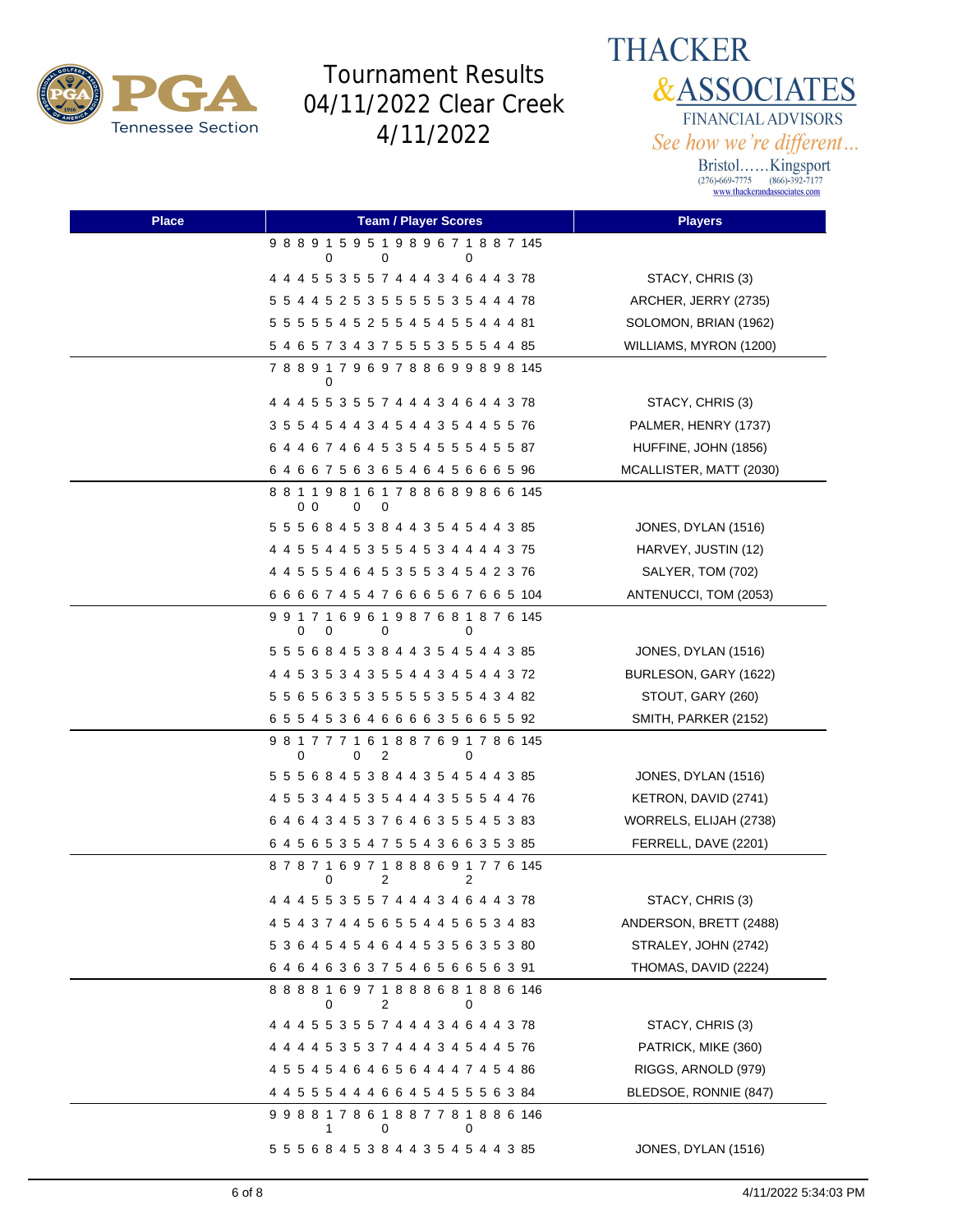



| <b>Place</b> | <b>Team / Player Scores</b>                                                   | <b>Players</b>           |
|--------------|-------------------------------------------------------------------------------|--------------------------|
|              | 4 4 4 4 5 3 4 3 5 5 4 4 3 4 5 4 4 3 72                                        | NIDIFFER, ROGER (3040)   |
|              | 5 5 5 4 6 4 5 3 5 4 4 4 4 4 5 4 5 3 79                                        | KIMBERLIN, DON (518)     |
|              | 5 6 4 4 6 5 4 3 6 5 4 5 4 6 6 4 6 4 87                                        | WARD, JOHN (62)          |
|              | 989897961877881886146<br>1<br>0                                               |                          |
|              | 5 5 5 6 8 4 5 3 8 4 4 3 5 4 5 4 4 3 85                                        | JONES, DYLAN (1516)      |
|              | 4 5 5 4 5 3 4 3 6 4 4 4 5 5 5 4 4 3 77                                        | HARRIS, WESLEY (2737)    |
|              | 6 4 4 4 4 4 6 3 5 5 3 4 4 4 5 5 4 5 79                                        | OLIVER, DAVID (1857)     |
|              | 5 4 5 4 6 5 5 4 7 5 6 4 4 6 7 6 4 4 91                                        | KRANTZ, ROGER (648)      |
|              | 998916871988681866146<br>0<br>0<br>1                                          |                          |
|              | 4 4 4 5 5 3 5 5 7 4 4 4 3 4 6 4 4 3 78                                        | STACY, CHRIS (3)         |
|              | 6 5 4 4 5 3 3 3 5 5 4 4 3 5 5 4 3 3 74                                        | MARSHALL, JR. (122)      |
|              | 5 6 4 5 5 5 6 4 5 5 6 5 5 4 7 4 3 5 89                                        | SHANKS, CHAD (1272)      |
|              | 6 6 6 5 6 5 6 4 7 6 6 6 5 5 7 6 5 4 101                                       | FLETCHER, JIMMY (1887)   |
|              | 999617861887881875146<br>2<br>1<br>0                                          |                          |
|              | 5 5 5 6 8 4 5 3 8 4 4 3 5 4 5 4 4 3 85                                        | JONES, DYLAN (1516)      |
|              | 4 5 4 3 7 4 4 5 6 5 5 4 4 5 6 5 3 4 83                                        | ANDERSON, BRETT (2488)   |
|              | 6 4 5 3 5 5 4 4 5 6 4 6 5 5 7 4 6 2 86                                        | GORE, BERT (2428)        |
|              | 6 6 5 6 7 3 6 3 7 4 6 6 4 4 5 5 6 3 92                                        | BREWER, FRANK (1932)     |
|              | 8 9 1 8 1 6 9 6 1 8 8 7 7 8 1 8 7 6 146<br>0<br>0<br>1<br>0                   |                          |
|              | 5 5 5 6 8 4 5 3 8 4 4 3 5 4 5 4 4 3 85                                        | JONES, DYLAN (1516)      |
|              | 3 5 5 4 5 3 4 3 5 4 4 4 3 4 5 4 4 3 72                                        | OLINGER, JIM (136)       |
|              | 5 4 6 4 7 3 5 3 6 4 4 5 5 4 6 4 3 5 83                                        | WEISENBURGER, JACK (132) |
|              | 5 6 5 4 5 4 6 4 6 6 4 5 4 6 5 5 6 4 90                                        | VINCILL, GREG (2146)     |
|              | 8 8 8 8 1 5 9 8 1 8 8 8 6 9 1 8 7 6 146<br>2<br>0<br>0                        |                          |
|              | 4 4 4 5 5 3 5 5 7 4 4 4 3 4 6 4 4 3 78                                        | STACY, CHRIS (3)         |
|              | 4 5 5 4 5 3 4 3 6 4 4 4 5 5 5 4 4 3 77                                        | HARRIS, WESLEY (2737)    |
|              | 5 4 4 4 5 2 5 5 6 4 4 5 3 6 5 4 4 4 79                                        | LIVINGSTON, JD (2291)    |
|              | 5 5 5 6 5 5 5 5 6 5 6 6 4 6 7 6 3 5 95                                        | BROYLES, MIKE (2147)     |
|              | 8 1 7 6 1 6 1 6 1 8 7 7 8 1 1 8 7 6 147<br>2<br>1<br>0 <sub>0</sub><br>0<br>0 |                          |
|              | 5 5 5 6 8 4 5 3 8 4 4 3 5 4 5 4 4 3 85                                        | JONES, DYLAN (1516)      |
|              | 4 5 4 3 5 3 5 3 6 4 3 4 4 6 7 4 3 3 76                                        | RASNAKE, CLYDE (299)     |
|              | 4 6 4 5 7 3 5 4 7 5 4 4 5 6 5 6 6 5 91                                        | PATRICK, RYAN (930)      |
|              | 4 6 3 3 6 4 5 4 6 6 4 5 4 6 6 6 6 5 89                                        | JONES, MARTY (249)       |
|              | 888996871888681887148<br>3                                                    |                          |
|              | 4 4 4 5 5 3 5 5 7 4 4 4 3 4 6 4 4 3 78                                        | STACY, CHRIS (3)         |
|              | 4 5 4 4 4 3 4 4 5 4 4 5 3 4 7 4 4 4 76                                        | MILLER, RANDY (2234)     |
|              | 4 4 6 6 6 4 4 3 6 5 5 4 4 4 7 4 5 5 86                                        | STRICKLER, EVAN (999)    |
|              | 6 4 5 6 6 4 6 4 7 5 4 5 5 5 7 6 4 4 93                                        | RAPER, LEE (2052)        |